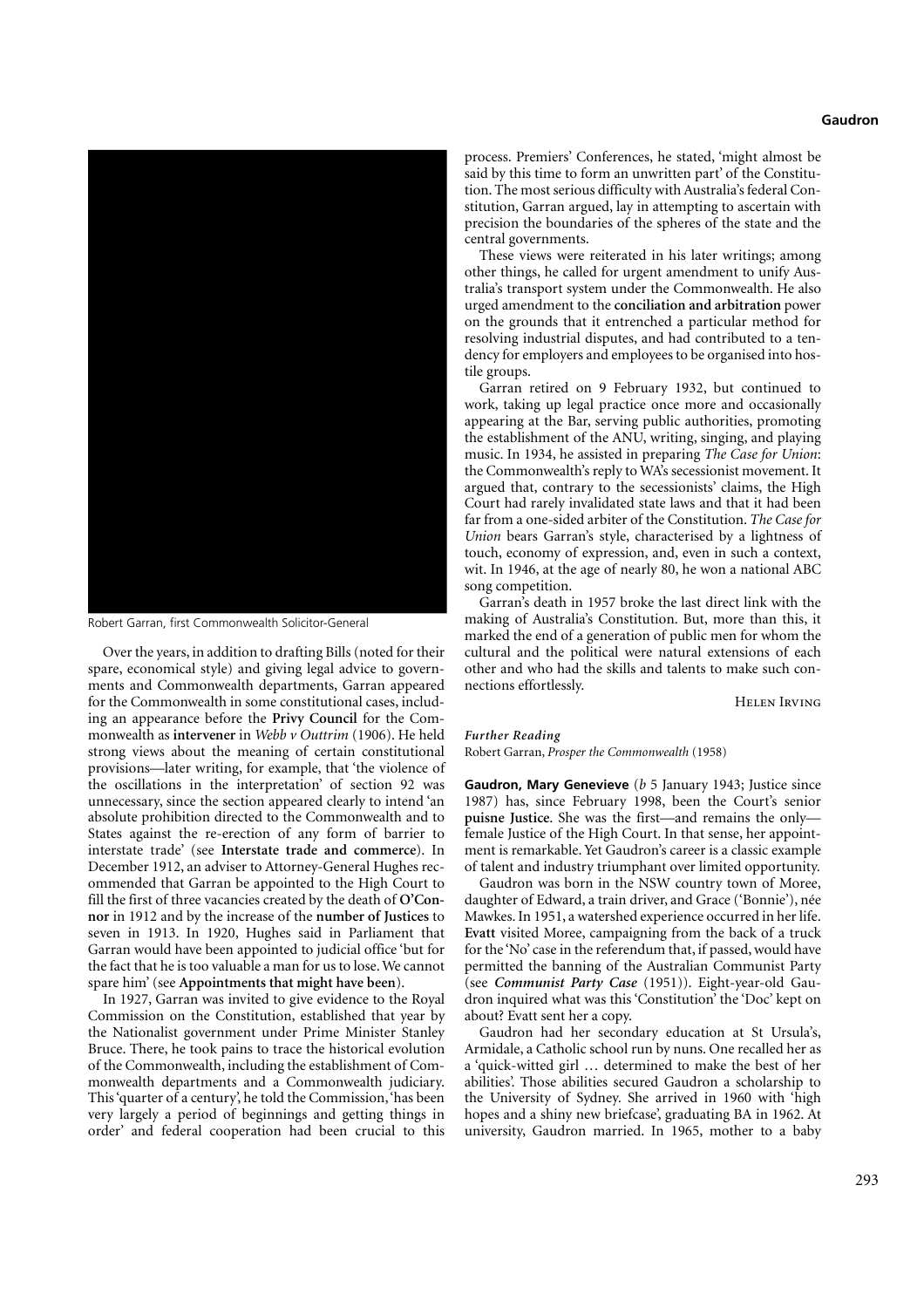## **Gaudron**



Mary Gaudron, Justice since 1987

daughter, she graduated LLB with first-class honours and the University medal in law. She was the first female part-time student to receive the medal, and only the second woman (the first being Elizabeth Evatt) to do so. Later, Gaudron would receive Honorary Doctorates in Law from Macquarie University (1988) and the University of Sydney (1999).

Law students' publication *Blackacre* thought Gaudron displayed 'all the attributes of the thoroughly disconcerting … a keen analytical mind, a magnificent command of the language and sheer audacity'. University friends remembered her as 'brilliant', 'good fun' or both. Gaudron's law lecturers included **Mason** and, for **succession law**, Frank Hutley, later a renowned judge of the NSW Court of Appeal. Hutley remembered Gaudron's near-perfect succession exam paper as the finest he ever marked. He became an important early mentor at the Bar.

Gaudron lectured in succession at her *alma mater*, completed her articles, and was admitted to the Bar in October 1968. Stellar results should have facilitated early admission to membership of a floor. Instead, she experienced hostility. Initially, she shared a room with Janet Coombs, to whom Gaudron has paid tribute as a pioneer among **women practitioners**.

Despite those early difficulties, Gaudron's talent quickly began to shine. By the mid-1970s, she enjoyed a busy practice in all jurisdictions of the NSW Supreme Court, with a focus on industrial and **defamation law**. Appearances in the High Court during that time included her successful argument of *O'Shaughnessy v Mirror Newspapers* (1970). She was led by Hutley in *R v Flight Crew Officers' Industrial Tribunal; Ex parte Australian Federation of Air Pilots* (1971), and in *Leslie v Mirror Newspapers* (1971) by Harold Glass, also to become a distinguished judge of the NSW Court of Appeal.

In 1972, Gaudron became the first woman appointed to the NSW Bar Council. In 1973, she successfully appeared for the Commonwealth before the Arbitration Commission in the *Equal Pay Case*. That led in April 1974 to appointment as a Deputy President of the Commission. She was just 31.

Commission decisions she participated in included the *Maternity Leave Case*, which she has remembered as a highlight of her career to that point. From 1979 to 80, Gaudron also served as foundation Chair of the NSW Legal Services Commission. In May 1980, she resigned from the Arbitration Commission. Newspaper reports suggested it was a protest over the attempted demotion of Commission colleague Justice Jim Staples, with whom Gaudron had worked at the Bar.

Following her resignation, Gaudron took up a visiting lectureship at the University of NSW Law School. But not for long. In February 1981, she was appointed NSW **Solicitor-General**. She was the first woman to occupy that office in any Australian state. Shortly afterwards, she was appointed NSW's first female QC. As Solicitor-General, Gaudron appeared frequently before the High Court in some of its most significant constitutional cases, including *Actors Equity v Fontana Films* (1982), the *Tasmanian Dam Case* (1983), *Hematite Petroleum v Victoria* (1983), *Stack v Coast Securities (No 9)* (1983) and *Miller v TCN Channel Nine* (1986). She developed a wide reputation for what the *Australian Law Journal* described as 'outstanding and ingenious' advocacy.

**Murphy** died in late 1986. Gaudron spoke powerfully at his memorial service at the Sydney Town Hall, to a packed audience. His death created a vacancy on the Court and, following the retirement of **Gibbs**,**Toohey** and Gaudron were appointed in 1987. She was just 43, among the youngest Justices ever (see **Background of Justices**). Gaudron's appointment was widely welcomed by the profession. Only the NSW legal gossip sheet *Justinian* dissented, charging her, in what today seems undisguised sexism, with 'an emotional disposition inappropriate in a holder of judicial office'. By contrast, the speeches made at a NSW Bar Association Dinner held in Gaudron's honour show the depth of enthusiasm for her appointment, and the affection for her personally, felt among her colleagues.

Since her appointment, Gaudron has contributed to the development of every important area of Australian law, from a workable theory of section 92 (*Cole v Whitfield* (1988)) to recognition of **native title** (*Mabo* (1992); *Wik* (1996)), as well as greater resolution of the implications of Chapter III for the federal system (*Re Wakim* (1999)—see **Cross-vesting**); identification of an implied freedom of **political communication** (*Australian Capital Television v Commonwealth; Nationwide News v Wills* (1992)—see *Free Speech Cases*); progression of **administrative law** in areas including **standing** (*Bateman's Bay Local Aboriginal Land Council v Aboriginal Community Benefit Fund* (1998)) and **natural justice** (*Ainsworth v Criminal Justice Commission* (1992)); and reform of both **criminal procedure** (*Dietrich v The Queen* (1992)) and **conflict of laws** (*John Pfeiffer v Rogerson* (2000)).

Gaudron's judgments have been particularly influential in developing the **criminal law**. They combine technical mastery with a general tendency to insist on strict compliance by trial judges with their obligations in directing juries—a tendency that seems motivated by an interest in ensuring both procedural fairness for the accused and due respect for the function of the jury in the administration of criminal justice (see, for example, *Zecevic v DPP* (1987); the joint judgments in *Doney v The Queen* (1990) and *Edwards v The Queen* (1993); *Farrell v The Queen* (1998); *HG v The Queen* (1999)). Perhaps Gaudron's most significant contribution, however,